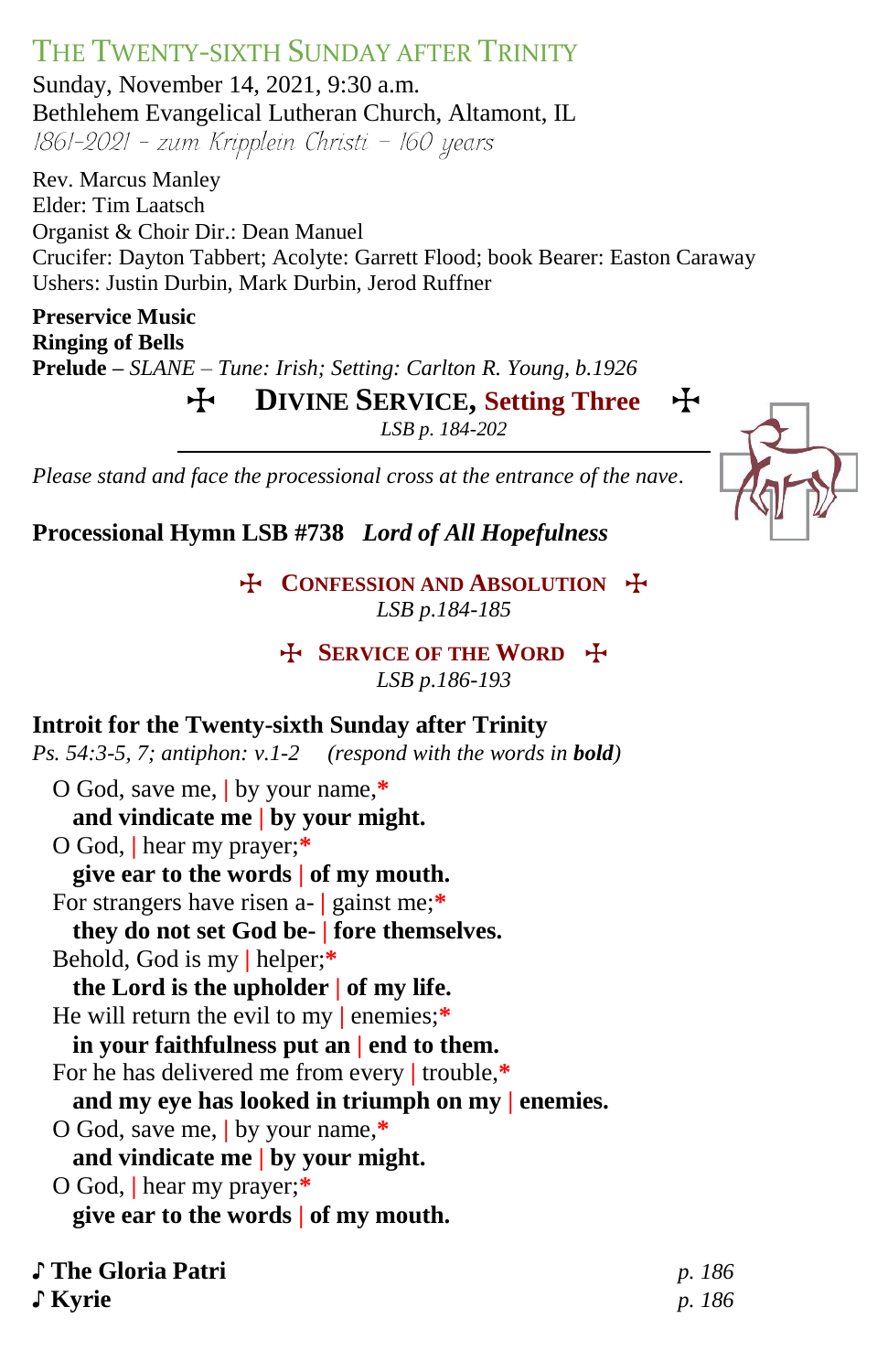#### ♪ **Gloria in Excelsis** *p. 187-189* ♪ **Salutation** *p. 189*

## **Collect for the Twenty-sixth Sunday after Trinity**

P: Let us pray. O Lord, so rule and govern our hearts and minds by Your Holy Spirit that, ever mindful of the end of all things and the day of Your just judgment, we may be stirred up to holiness of living here and dwell with You forever hereafter; through Jesus Christ, Your Son, our Lord, who lives and reigns with You and the Holy Spirit, one God, now and forever.

# **C: ♪ Amen**

#### *Please be seated*

#### **Old Testament Reading: Daniel 7:9-14**

<sup>9</sup>As I looked, thrones were placed,

and the Ancient of days took his seat;

his clothing was white as snow,

and the hair of his head like pure wool;

his throne was fiery flames;

its wheels were burning fire.

<sup>10</sup>A stream of fire issued

and came out from before him;

a thousand thousands served him,

and ten thousand times ten thousand stood before him;

the court sat in judgment,

and the books were opened.

 $11$ I looked then because of the sound of the great words that the horn was speaking. And as I looked, the beast was killed, and its body destroyed and given over to be burned with fire.  $12$ As for the rest of the beasts, their dominion was taken away, but their lives were prolonged for a season and a time.

 $^{13}$ I saw in the night visions,

and behold, with the clouds of heaven

- there came one like a son of man,
- and he came to the Ancient of Days

and was presented before him.

<sup>14</sup>And to him was given dominion and glory and a kingdom,

that all peoples, nations, and languages should serve him;

his dominion is an everlasting dominion,

which shall not pass away,

and his kingdom one

that shall not be destroyed.

P: This is the Word of the Lord.

**C: Thanks be to God.**

**Ministry of Music –** *"I Want to Walk as a Child of the Light" – Kinderchor with soloist, Preston Kroening*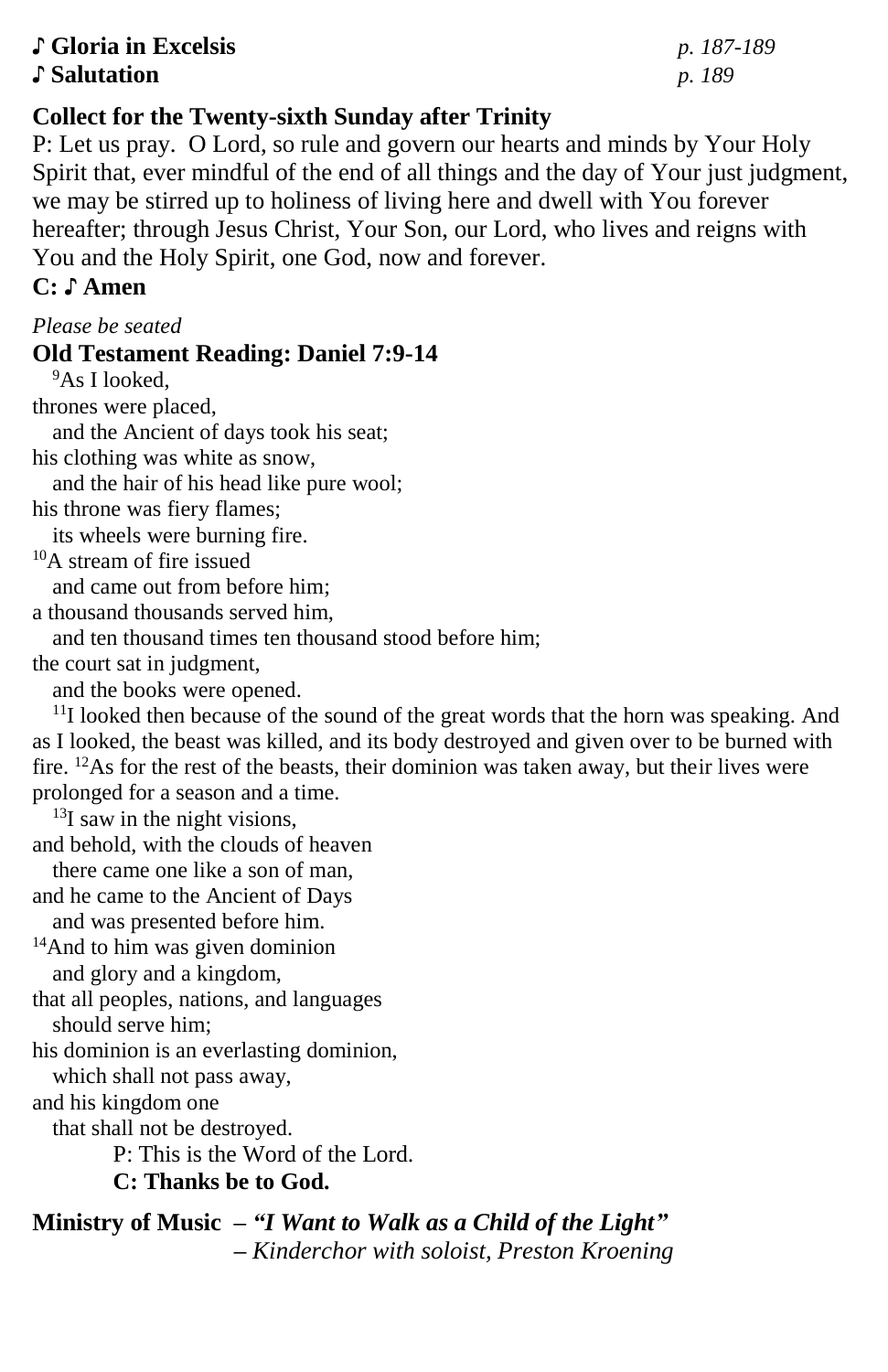#### **Epistle Reading: 2 Peter 3:3-14**

<sup>3</sup>[Know] this first of all, that scoffers will come in the last days with scoffing, following their own sinful desires.

<sup>4</sup>They will say, "Where is the promise of his coming? For ever since the fathers fell asleep, all things are continuing as they were from the beginning of creation." <sup>5</sup>For they deliberately overlook this fact, that the heavens existed long ago, and the earth was formed out of water and through water by the word of God, <sup>6</sup> and that by means of these the world that then existed was deluged with water and perished. <sup>7</sup>But by the same word the heavens and earth that now exist are stored up for fire, being kept until the day of judgment and destruction of the ungodly.

<sup>8</sup>But do not overlook this one fact, beloved, that with the Lord one day is as a thousand years, and a thousand years as one day. <sup>9</sup>The Lord is not slow to fulfill his promise as some count slowness, but is patient toward you, not wishing that any should perish, but that all should reach repentance. <sup>10</sup>But the day of the Lord will come like a thief, and then the heavens will pass away with a roar, and the heavenly bodies will be burned up and dissolved, and the earth and the works that are done on it will be exposed.

<sup>11</sup>Since all these things are thus to be dissolved, what sort of people ought you to be in lives of holiness and godliness, <sup>12</sup>waiting for and hastening the coming of the day of God, because of which the heavens will be set on fire and dissolved, and the heavenly bodies will melt as they burn! <sup>13</sup>But according to his promise we are waiting for new heavens and a new earth in which righteousness dwells.

<sup>14</sup>Therefore, beloved, since you are waiting for these, be diligent to be found by him without spot or blemish, and at peace.

P: This is the Word of the Lord.

**C: Thanks be to God.**

*Please stand*

 **C: ♪** *Alleluia. Alleluia. Alleluia.*  **Holy Gospel: Matthew 25:31-46**

P: The Holy Gospel according to St. John, the twenty-fifth chapter.

**C:** *♪ Glory be to Thee, O Lord.*

<sup>31</sup>[Jesus said:] "When the Son of Man comes in his glory, and all the angels with him, then he will sit on his glorious throne.

 $32$ Before him will be gathered all the nations, and he will separate people one from another as a shepherd separates the sheep from the goats. <sup>33</sup>And he will place the sheep on his right, but the goats on the left. <sup>34</sup>Then the King will say to those on his right, 'Come, you who are blessed by my Father, inherit the kingdom prepared for you from the foundation of the world. <sup>35</sup>For I was hungry and you gave me food, I was thirsty and you gave me drink, I was a stranger and you welcomed me, <sup>36</sup>I was naked and you clothed me, I was sick and you visited me, I was in prison and you came to me.<sup>'37</sup>Then the righteous will answer him, saying, 'Lord, when did we see you hungry and feed you, or thirsty and give you drink? <sup>38</sup>And when did we see you a stranger and welcome you, or naked and clothe you? <sup>39</sup>And when did we see you sick or in prison and visit you?<sup> $2^{40}$ </sup>And the King will answer them, 'Truly, I say to you, as you did it to one of the least of these my brothers, you did it to me.'

<sup>41"</sup>Then he will say to those on his left, 'Depart from me, you cursed, into the eternal fire prepared for the devil and his angels. <sup>42</sup>For I was hungry and you gave me no food, I was thirsty and you gave me no drink, <sup>43</sup>I was a stranger and you did not welcome me, naked and you did not clothe me, sick and in prison and you did not visit me.' <sup>44</sup>Then they also will answer, saying, 'Lord, when did we see you hungry or thirsty or a stranger or naked or sick or in prison, and did not minister to you?' <sup>45</sup>Then he will answer them, saying, 'Truly,